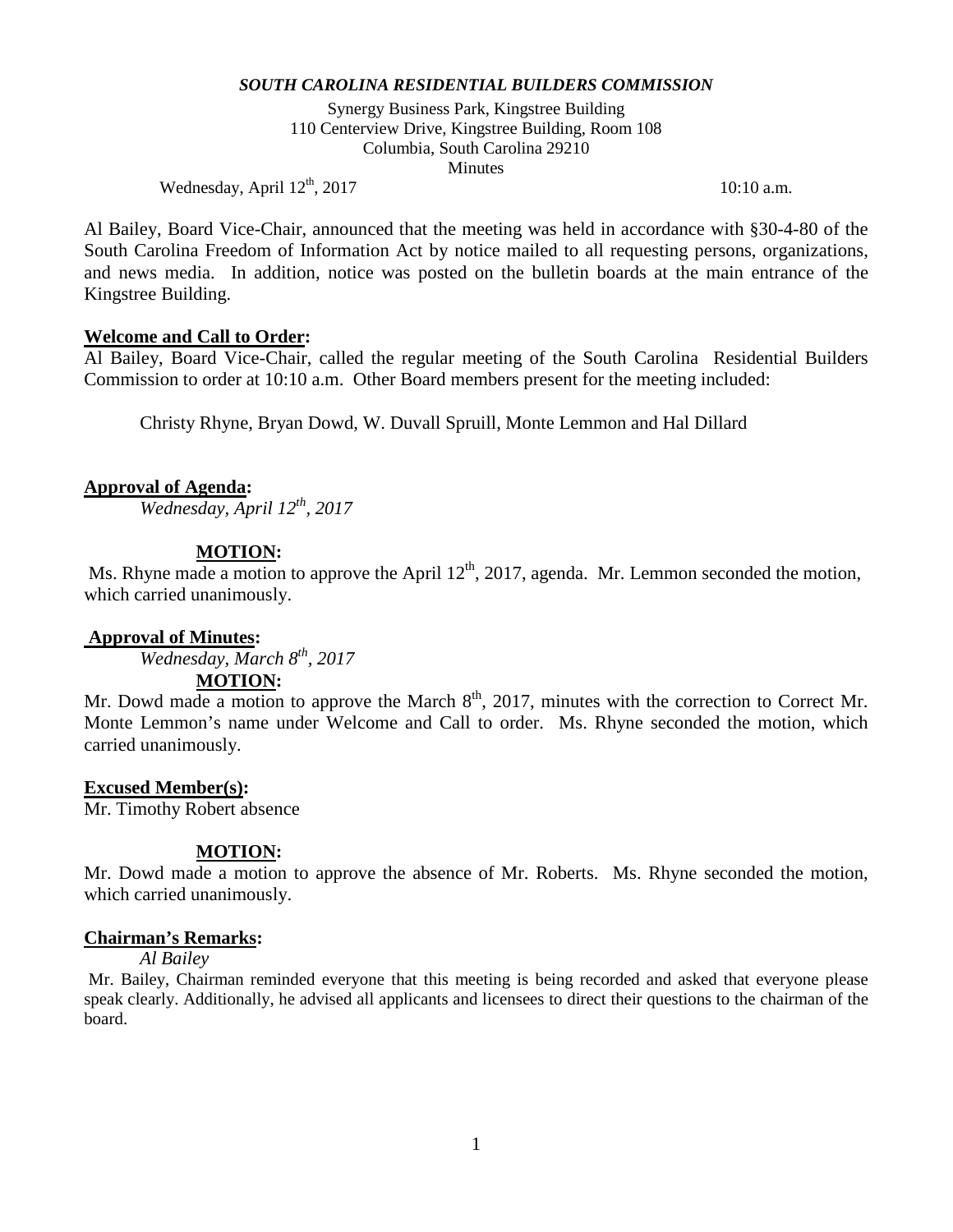Synergy Business Park, Kingstree Building 110 Centerview Drive, Kingstree Building, Room 108 Columbia, South Carolina 29210 **Minutes** 

Wednesday, April  $12^{\text{th}}$ , 2017 10:10 a.m.

# **Disclosure Statement Wavier Request:**

*Paul Gatlin* 

The Commission held a hearing regarding Mr. Paul Gatlin's request for a waiver of the disclosure statement under the owner/builder exemption. Mr. Gatlin appeared before the Commission and waived his right to counsel.

# **MOTION:**

Mr. Dillard made a motion to approve the request for waiver of the disclosure statement. Mr. Dowd seconded the motion, which carried unanimously.

# **Application/License Reviews:**

*Jason Lee Smith* 

The Commission held an application review regarding Jason Lee Smith. Mr. Smith appeared before the Commission and was represented by his attorney Mr. T. Micah Leddy, Esq. He also presented a witness Ms. Pamela Roseberry

# **MOTION:**

Mr. Dillard made a motion to approve Mr. Smith's Residential Specialty Registration. Mr. Lemmon seconded the motion, which did not carry unanimously. Mr. Dowd opposed.

### *Arthur Jackson*

The Commission held an application review regarding Mr. Arthur Jackson. Mr. Jackson appeared before the Commission and waived his right to counsel

### **MOTION:**

No motion made. Mr. Jackson withdrew his application for the Residential Builders License.

### *John Hennis*

The Commission held an application review regarding Mr. John Hennis. Mr. Hennis appeared before the Commission and waived his right to counsel.

# **MOTION:**

Mr. Lemmon made a motion to allow Mr. Hennis to sit for the exam. Mr. Dowd seconded the motion, which carried unanimously.

### Michael Nahas

The Commission held an application review regarding Mr. Michael Nahas. Mr. Nahas appeared before the Commission and wavied his right counsel.

# **MOTION:**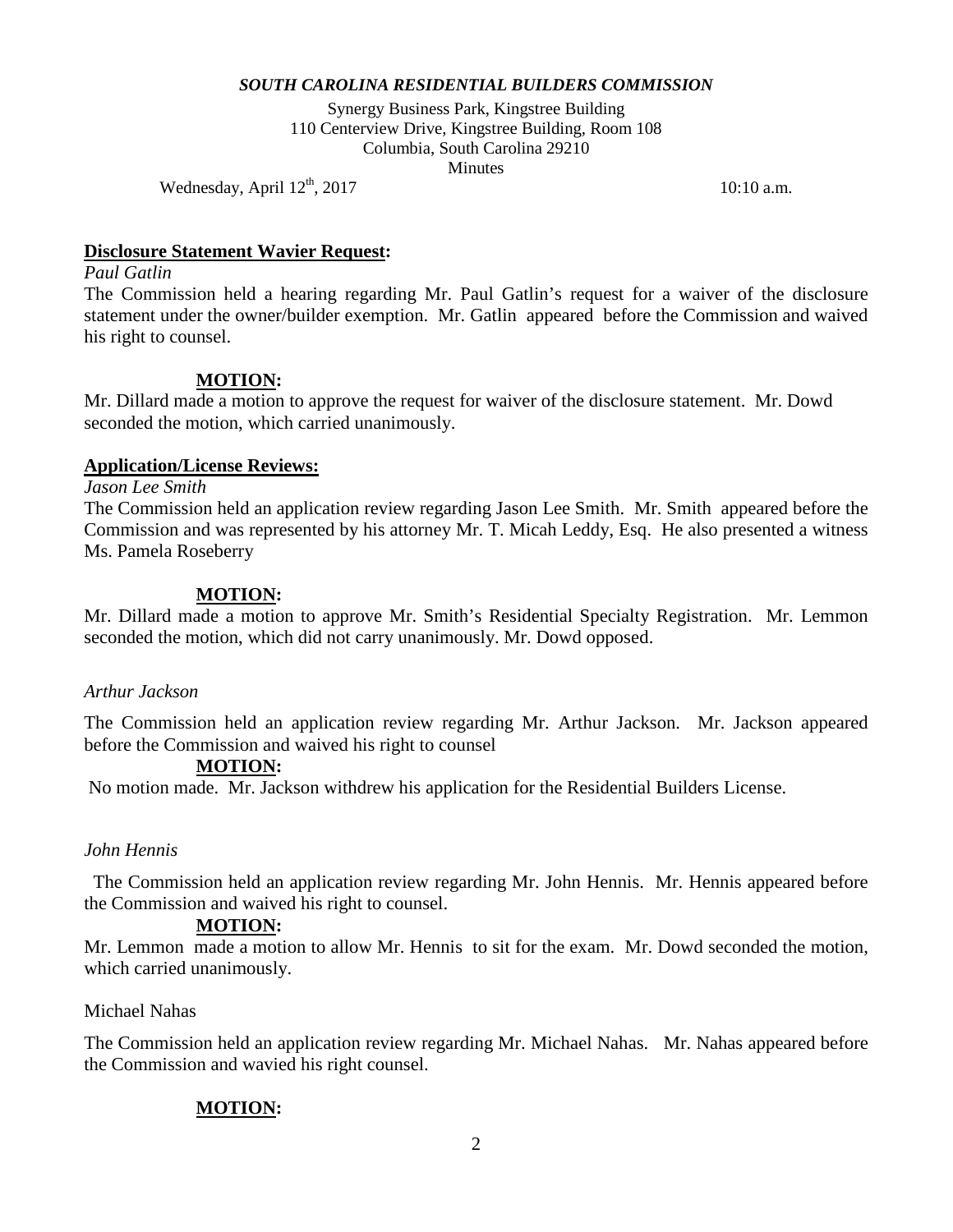Synergy Business Park, Kingstree Building 110 Centerview Drive, Kingstree Building, Room 108 Columbia, South Carolina 29210 **Minutes** 

Wednesday, April  $12^{th}$ , 2017 10:10 a.m.

Mr. Dillard made a motion to allow Mr. Nahas to sit for the exam. Ms. Rhyne seconded the motion, which carried unanimously.

# *Douglas Payne*

The Commission held an application review regarding Mr. Douglas Payne. Mr. Payne appeared before the Commission and waived his right to counsel.

# **MOTION:**

Mr. Dowd made a motion to allow Mr. Payne to sit for the exam. Ms. Rhyne seconded the motion, which carried unanimously.

### *Charles Price Jr.*

The Commission held an application review regarding Mr. Charles Price Jr . Mr. Smith appeared before the Commission, presented witnesses, Charles Price Sr. and Larry Price. He waived his right to counsel.

## **MOTION:**

Mr. Dillard made a motion to allow Mr. Price to sit for the exam. Mr. Lemmon seconded the motion, which carried unanimously.

### *Douglas Morton*

The Commission held an application review regarding Mr. Douglas Morton. Mr. Morton appeared before the Commission and waived his right to counsel.

### **MOTION:**

Mr. Lemmon made a motion to allow Mr. Morton to sit for the exam. Mr. Spruill seconded the motion, which did not carry. Mr. Dowd, Mr. Dillard and Ms. Rhyne opposed. No other motions were made.

### *George Myers*

The Commission held an application review regarding Mr. George Myers. Mr. Myers appeared before the Commission and waived his right to counsel.

### **MOTION:**

Mr. Dillard made a motion to allow Mr. Myers to sit for the exam. Mr. Dowd seconded the motion, which carried unanimously.

### *Austin Franklin*

The Commission held an application review regarding Mr. Austin Franklin. Mr. Franklin appeared before the Commision and waived his right to cousnel.

### **MOTION:**

Mr. Dowd made a motion to allow Mr. Franklin to sit for the exam. Mr. Dillard seconded the motion, which carried unanimously.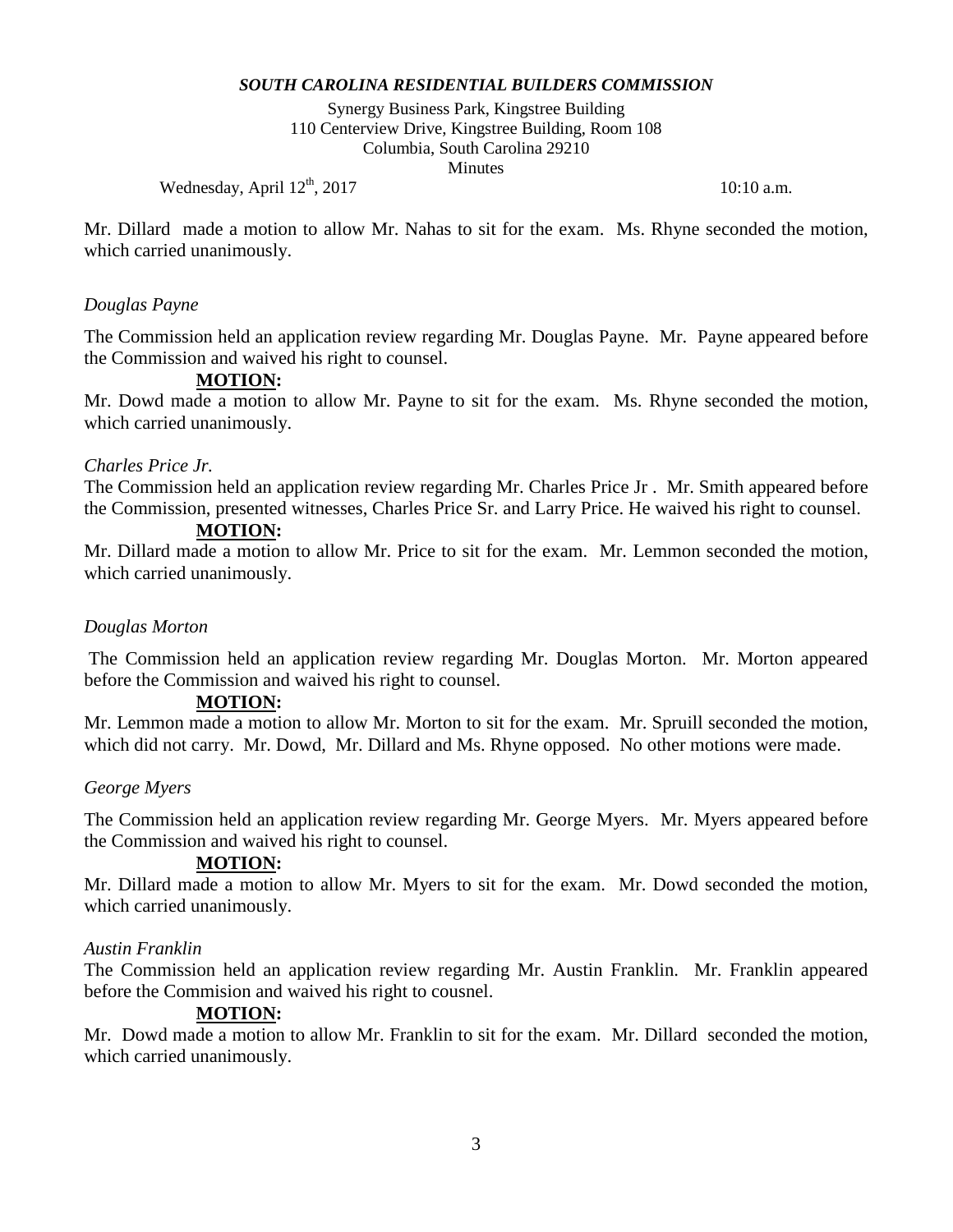Synergy Business Park, Kingstree Building 110 Centerview Drive, Kingstree Building, Room 108 Columbia, South Carolina 29210 **Minutes** 

Wednesday, April  $12^{th}$ , 2017 10:10 a.m.

#### *James Buhl*

The Commission held an application review regarding Mr. James Buhl. Mr. Buhl appeared before the Commission and waived his right to cousnel

# **MOTION:**

Ms. Rhyne made a motion to allow Mr. Buhl sit for the exam. Mr. Dillard seconded the motion, which carried unanimously.

# *Javier Reyes*

The Commission held an application review regarding Mr. Javier Reyes. Mr. Reyes appeared before the Commission and wavied his right to counsel.

#### **MOTION:**

Mr. Spruill made a motion to allow Mr. Reyes to sit for the exam. Mr. Lemmon seconded the motion, which did not carry. Mr. Dowd, Ms. Rhyne and Mr. Dillard opposed.

### *Erich Husch*

The Commission held an application review regarding Mr. Erich Husch. Mr. Husch appeared and waived his right to counsel.

### **MOTION:**

Ms. Rhyne made a motion to allow Mr. Husch to sit for the exam. Mr. Dillard seconded the motion, which carried unanimously.

## *David Drew*

Mr. Drew did not appear before the Commission.

### **MOTION:**

No motions were made.

#### *Stacey Smith*

The Commission held an application review regarding Mr. Stacey Smith. Mr. Smith appeared and waived his right to counsel.

### **MOTION:**

Mr. Dillard made a motion to allow Mr. Smith to sit for the exam. Mr. Dowd seconded the motion, which carried unanimously.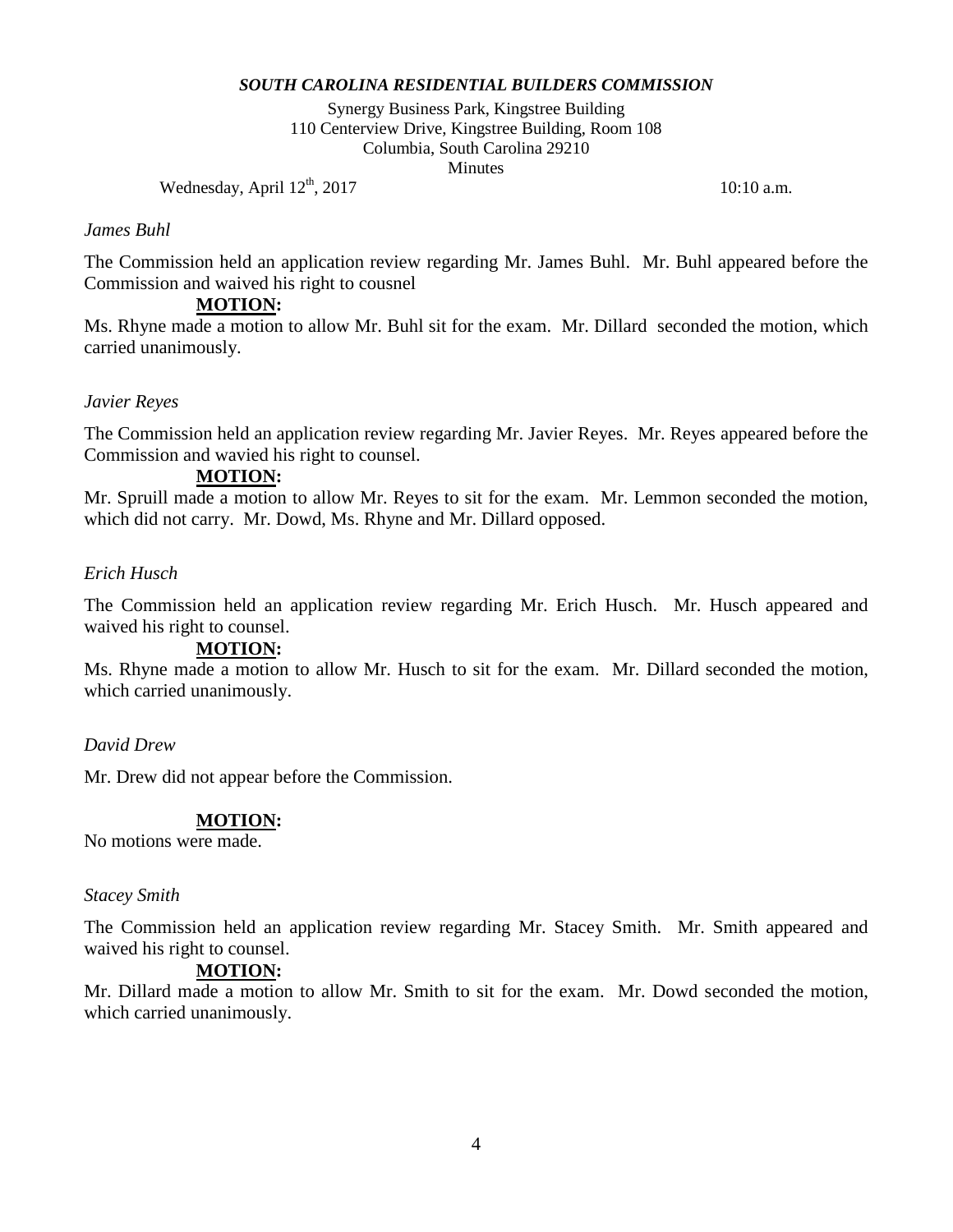Synergy Business Park, Kingstree Building 110 Centerview Drive, Kingstree Building, Room 108 Columbia, South Carolina 29210 **Minutes** 

Wednesday, April  $12^{th}$ , 2017 10:10 a.m.

### *Joshua E Nichols*

The Commission held an application review regarding Mr. Joshua Nichols. Mr. Nichols appeared and waived his right to counsel.

## **MOTION:**

Mr. Dowd made a motion to approve the Residential Specialty registration for Mr. Nichols. Ms. Rhyne seconded the motion, which carried unanimously.

# *Herbert Baker III*

The Commission held an application review regarding Mr. Hebert Baker III. Mr. Baker appeared and waived his right to counsel.

### **MOTION:**

Mr. Spruill made a motion to approve the Residential Specialty registration for Mr. Baker . Mr. Dowd seconded the motion, which carried unanimously.

### *Jaysen Evans*

The Commission held an application review regarding Mr. Jaysen Evans. Mr. Evans appeared and waived his right to counsel.

### **MOTION:**

Mr. Spruill made a motion to approve the Residential Specialty Registration for Mr. Evans. Mr. Dillard seconded the motion, which carried but not unanimously. Ms. Rhyne opposed.

## **MOTION:**

Mr. Dowd made a motion to open the meeting back to the public. Ms. Rhyne seconded the motion, which carried unanimously.

### *Allen R. Thomas*

The Commission held an application review regarding Mr. Allen R. Thomas. Mr. Thomas appeared and waived his right to counsel.

### **MOTION:**

Mr. Dillard made a motion to approve the Residential Specialty registration for Mr. Thomas. Ms. Rhyne seconded the motion, which carried unanimously.

#### *Kenneth Noble*

The Commission held an application review regarding Mr. Kenneth Noble. Mr. Noble appeared and waived his right to counsel.

### **MOTION:**

Mr. Dowd made a motion to approve the Residential Specialty registration for Mr. Noble. Ms. Rhyne seconded the motion, which carried unanimously.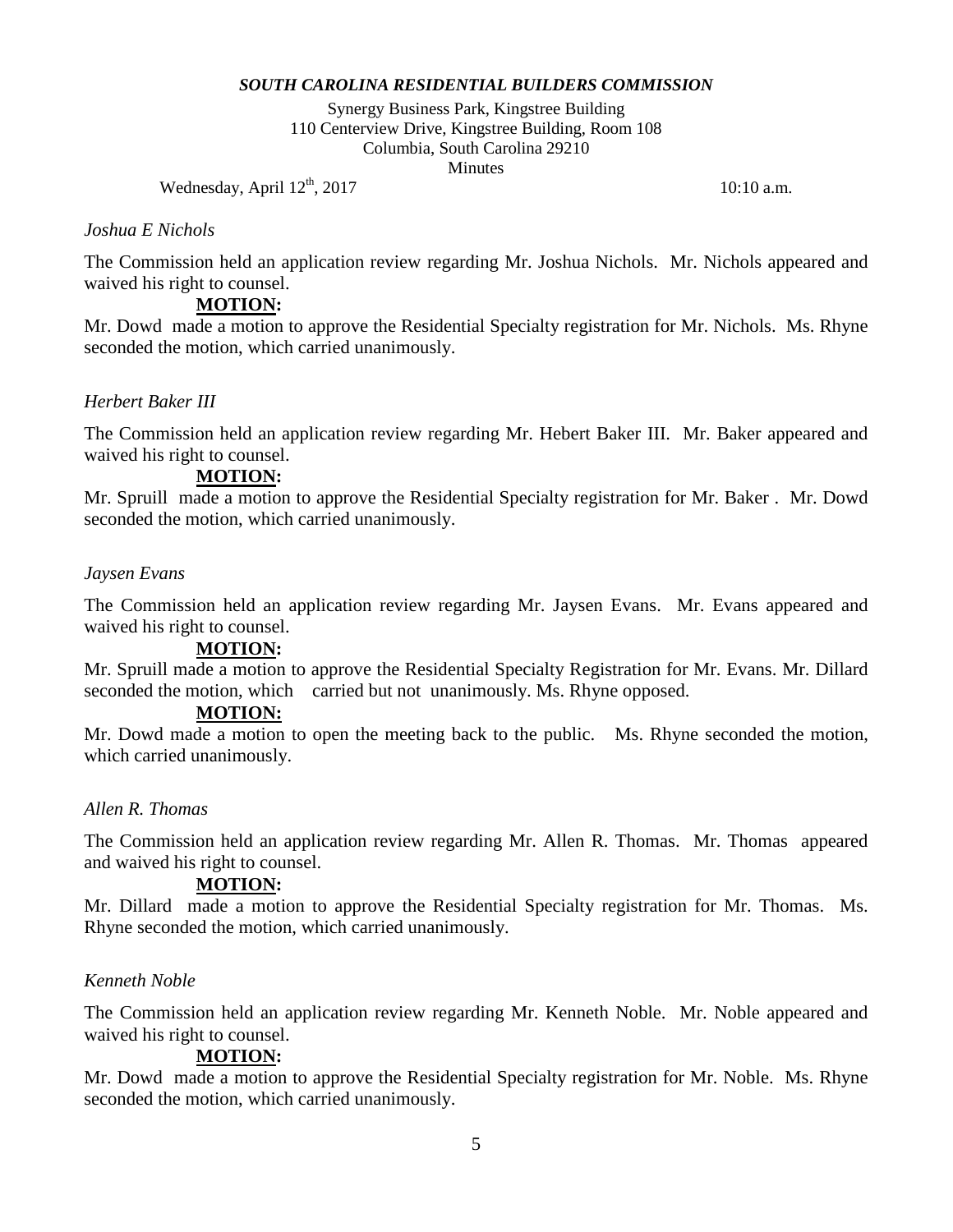Synergy Business Park, Kingstree Building 110 Centerview Drive, Kingstree Building, Room 108 Columbia, South Carolina 29210 **Minutes** 

Wednesday, April  $12^{th}$ ,  $2017$  10:10 a.m.

#### *Louis W. Johnson*

The Commission held an application review regarding Mr. Louis W. Johnson. Mr. Johnson appeared and waived his right to counsel.

# **MOTION:**

Mr. Dowd made a motion to approve the Residential Specialty registration for Mr. Johnson. Mr. Dillard seconded the motion, which carried unanimously.

### *James Rushing*

The Commission held an application review regarding Mr. James Rushing. Mr. Rushing appeared and waived his right to counsel.

### **MOTION:**

Mr. Dowd made a motion to reinstate Mr. Rushing's registration until June 30, 2017 at which time the fine must be paid in full before he can renew for the 2017-2019 registration term. Mr. Spruill seconded the motion, which carried unanimously.

### **MOTION:**

Mr. Dowd made a motion that prior to June 30, 2017 renewal Mr. Rushing will have to provide proof of a certified mailing showing it undeliverable to the judgment holder. Ms. Rhyne seconded the motion, which carried unanimously.

# *Patrick Hopkins*

The Commission held an application review regarding Mr. Patrick Hopkins. Mr. Hopkins appeared and waived his right to counsel.

# **MOTION:**

Mr. Spruill made a motion to approve the Residential Specialty registration for Mr. Hopkins with the condition that should the outcome of the pending criminal matters result in a conviction or guilty plea the registration would be suspended and he must reappear before the full commission. Mr. Dillard seconded the motion, which carried unanimously.

# **MOTION:**

Ms. Rhyne made a motion to allow Mr. Hal Dillard serve as Chairman during the Hearing Officer Recommendations for Jermaine T. Johnson and Terry Osteen hearing due to Mr. Al Bailey's service as the hearing officer. Mr. Dowd seconded the motion, which carried unanimously.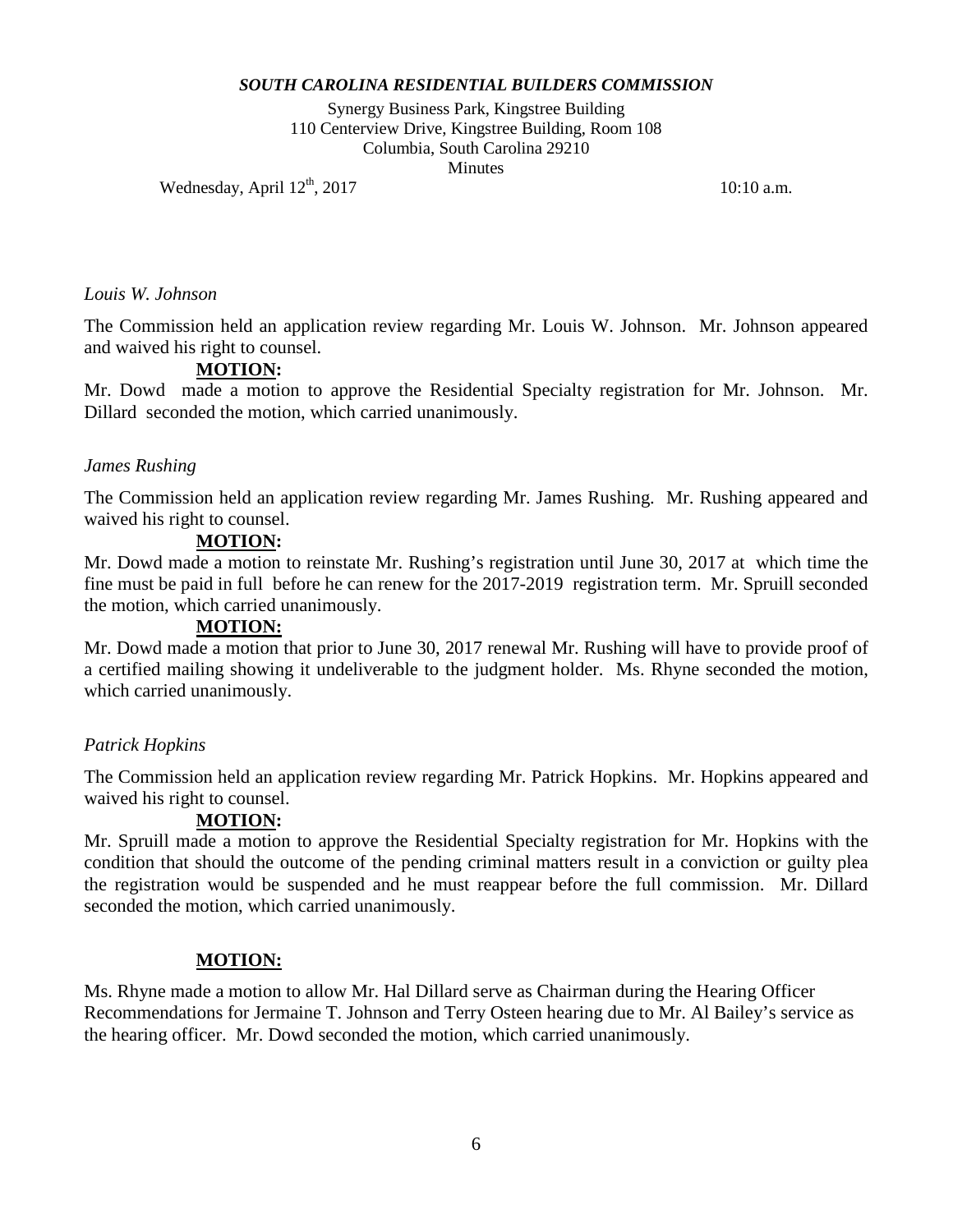Synergy Business Park, Kingstree Building 110 Centerview Drive, Kingstree Building, Room 108 Columbia, South Carolina 29210 **Minutes** 

Wednesday, April  $12^{th}$ , 2017 10:10 a.m.

#### **Hearing Officer Recommendations:**

*Jermaine T Johnson Case# 2015-542*

Jermaine T. Johnson was not present at the hearing.

Mr. Al Bailey was the hearing officer in the case and recused himself from the hearing. Ms. Erin Baldwin, Esq. represented the State and requested the Board uphold the Hearing Officer's Recommendation(s).

#### **MOTION:**

Ms. Rhyne made a motion to accept the Hearing Officer's recommendation(s). Mr. Dowd seconded the motion, which carried unanimously.

#### *Terry Osteen case# 2014-500*

Mr. Al Bailey was the hearing officer in the case and recused himself from the hearing. Ms. Erin Baldwin, Esq. represented the State and requested the Board uphold the Hearing Officer's Recommendation(s).

#### **MOTION:**

Mr. Dowd made a motion to accept the Hearing Officer's recommendation(s). Ms. Rhyne seconded the motion, which carried unanimously.

*Mr. Al Bailey returned to the meeting and resumed his service as the Chairman.* 

#### *William Cook Case# 2016-23*

Ms. Erin Baldwin, Esq. represented the State and requested the Board uphold the Hearing Officer's

Recommendation(s).

#### **MOTION:**

Ms. Rhyne made a motion to accept the Hearing Officer's recommendation(s). Mr. Lemmon seconded the motion, which carried unanimously.

#### *James Weldon Hall Case# 2014-396 and Case# 2015-396*

Ms. Erin Baldwin, Esq. represented the State and requested the Board uphold the Hearing Officer's Recommendation(s).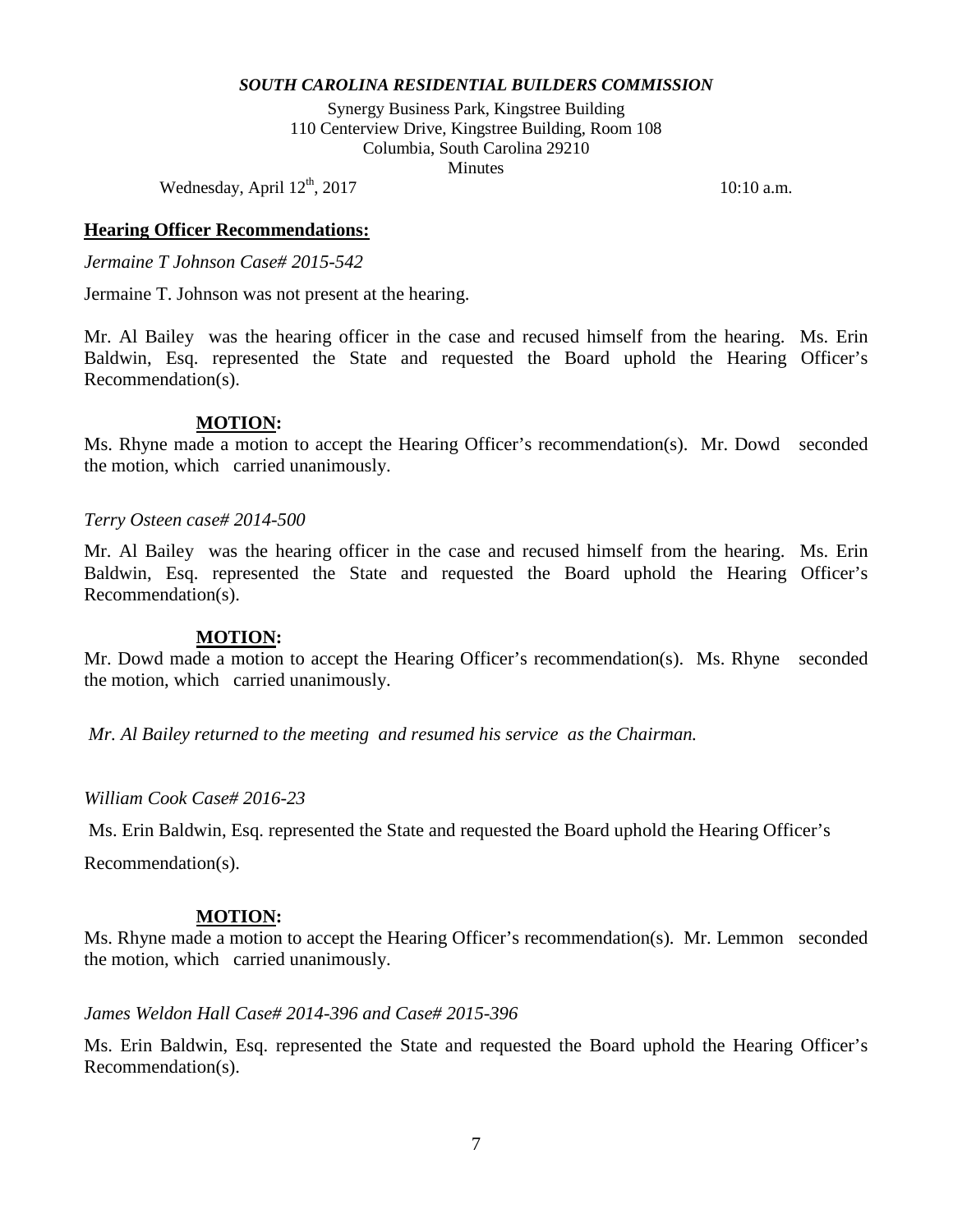Synergy Business Park, Kingstree Building 110 Centerview Drive, Kingstree Building, Room 108 Columbia, South Carolina 29210 **Minutes** 

Wednesday, April  $12^{th}$ ,  $2017$  10:10 a.m.

#### **MOTION:**

Mr. Dowd made a motion to accept the Hearing Officer's recommendation(s). Mr. Lemmon seconded the motion, which carried unanimously.

*Bryan Dowd and W. Duvall Spruill recused themselves for the John Curl hearing. Ms. Mary League served as advice counsel for Ms. Hewson during the John Curl hearing.* 

#### **Memorandum of Agreement**

*John Curl Case# 2016-10*

Mr. Curl appeared before the Commission and waived his right to counsel. Ms. Erin Baldwin, Esq. represented the State. Mr. Curl answered questions from the Commission. Ms. Baldwin requested that the Commission accept the Memorandum of Agreement (MOA).

#### *MOTION:*

Mr. Dillard made a motion to go into executive session to receive legal advice. Mr. Lemmon seconded the motion which carried unanimously*.* 

#### *MOTION:*

 Ms. Rhyne made a motion to exit executive session after receiving legal advice. Mr. Lemmon seconded the motion, which carried unanimously.

#### *MOTION:*

Mr. Dillard made a motion to accept the MOA, and find that there was no violation and move to dismiss. Mr. Lemmon seconded the motion, which carried unanimously.

*Stacey Hewson, Advice Counsel, Bryan Dowd and W. Duvall Spruill returned to the meeting.* 

*Mr. Hal Dillard left the meeting at 3:55 pm.*

#### **Withdrawal of Citation:**

*Stephanie Bealer Case# 2016-642* **MOTION:**

Ms. Rhyne made a motion to approve the withdrawal of the citation for Stephanie Bealer Case# 2016- 642 due to the new documentation provided. Mr. Spruill seconded the motion, which carried unanimously.

#### **Licensure requirements to build an addition or do structural aspects of building**

Discussion was tabled.

#### **Administrator's Remarks for Information:**

Administrator did not have any remarks.